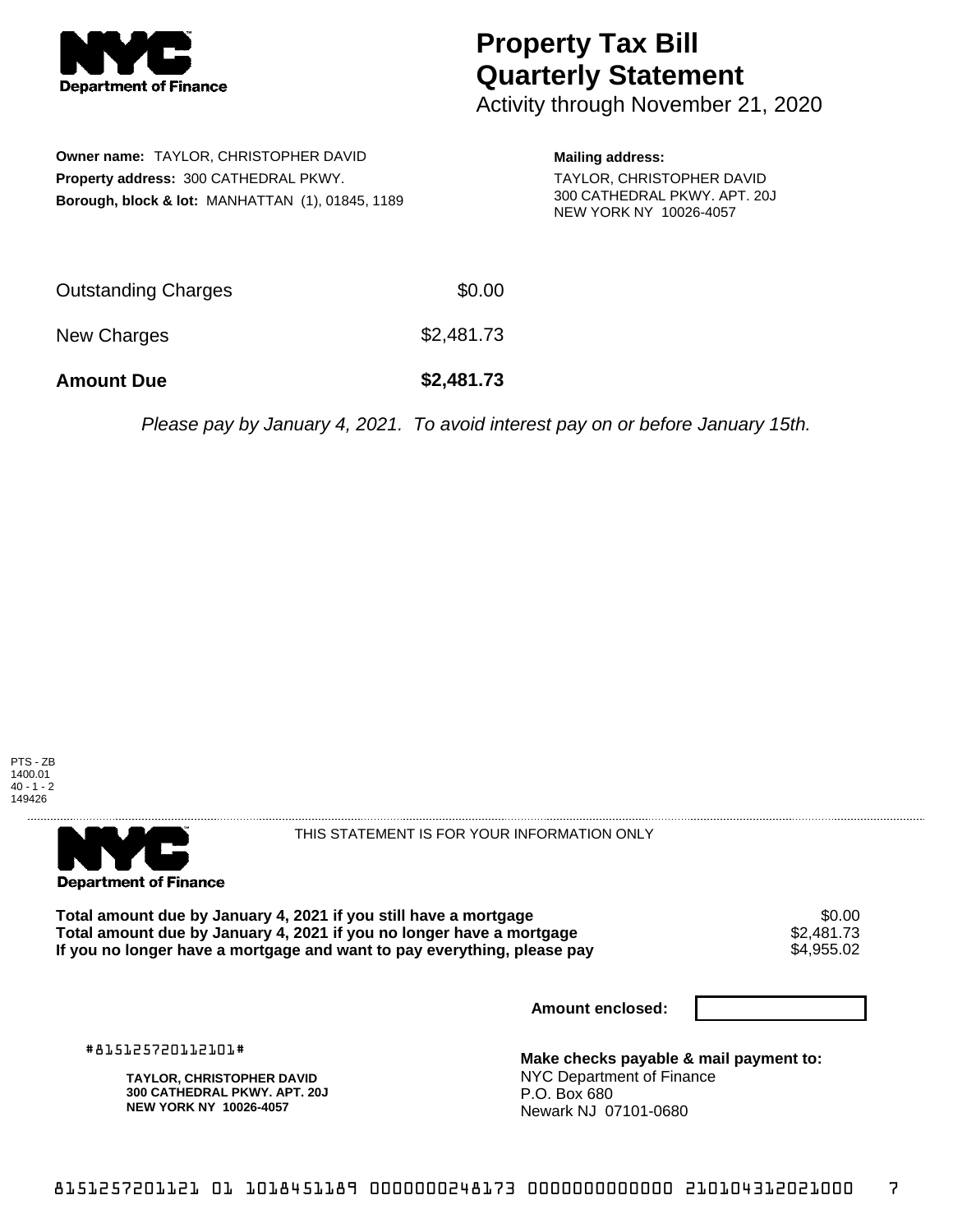

| <b>Billing Summary</b>                                                     | <b>Activity Date Due Date</b> |                     | Amount        |
|----------------------------------------------------------------------------|-------------------------------|---------------------|---------------|
| Outstanding charges including interest and payments                        |                               |                     | \$0.00        |
| Finance-Property Tax                                                       |                               | 01/01/2021          | \$2,566.51    |
| <b>Adopted Tax Rate</b>                                                    |                               |                     | $$-84.78$     |
| <b>Total amount due</b>                                                    |                               |                     | \$2,481.73    |
| <b>Tax Year Charges Remaining</b>                                          | <b>Activity Date</b>          | <b>Due Date</b>     | <b>Amount</b> |
| Finance-Property Tax                                                       |                               | 04/01/2021          | \$2,566.51    |
| Adopted Tax Rate                                                           |                               |                     | $$-84.78$     |
| Total tax year charges remaining                                           |                               |                     | \$2,481.73    |
| If you pay everything you owe by January 4, 2021, you would save:          |                               |                     | \$8.44        |
| How We Calculated Your Property Tax For July 1, 2020 Through June 30, 2021 |                               |                     |               |
|                                                                            |                               | Overall             |               |
| Tax class 2 - Residential More Than 10 Units                               |                               | <b>Tax Rate</b>     |               |
| Original tax rate billed                                                   |                               | 12.4730%            |               |
| New Tax rate                                                               |                               | 12.2670%            |               |
| <b>Estimated Market Value \$218,705</b>                                    |                               |                     |               |
|                                                                            |                               |                     | <b>Taxes</b>  |
| <b>Billable Assessed Value</b>                                             |                               | \$82,306            |               |
| <b>Taxable Value</b>                                                       |                               | \$82,306 x 12.2670% |               |
| <b>Tax Before Abatements and STAR</b>                                      |                               | \$10,096.48         | \$10,096.48   |
| Annual property tax                                                        |                               |                     | \$10,096.48   |
| Original property tax billed in June 2020                                  |                               |                     | \$10,266.04   |
| <b>Change In Property Tax Bill Based On New Tax Rate</b>                   |                               |                     | $$-169.56$    |

**NEW LAW:** To learn about Local Law 147, which requires residential buildings with three or more units to create a policy on smoking and share it with current and prospective tenants, visit www.nyc.gov/health/tobaccocontrol.

Please call 311 to speak to a representative to make a property tax payment by telephone.

## **Home banking payment instructions:**

- 1. **Log** into your bank or online bill pay website.
- 2. **Add** the new payee: NYC DOF Property Tax. Enter your account number, which is your boro, block and lot, as it appears here: 1-01845-1189 . You may also need to enter the address for the Department of Finance. The address is P.O. Box 680, Newark NJ 07101-0680.
- 3. **Schedule** your online payment using your checking or savings account.

## **Did Your Mailing Address Change?**

If so, please visit us at **nyc.gov/changemailingaddress** or call **311.**

When you provide a check as payment, you authorize us either to use information from your check to make a one-time electronic fund transfer from your account or to process the payment as a check transaction.